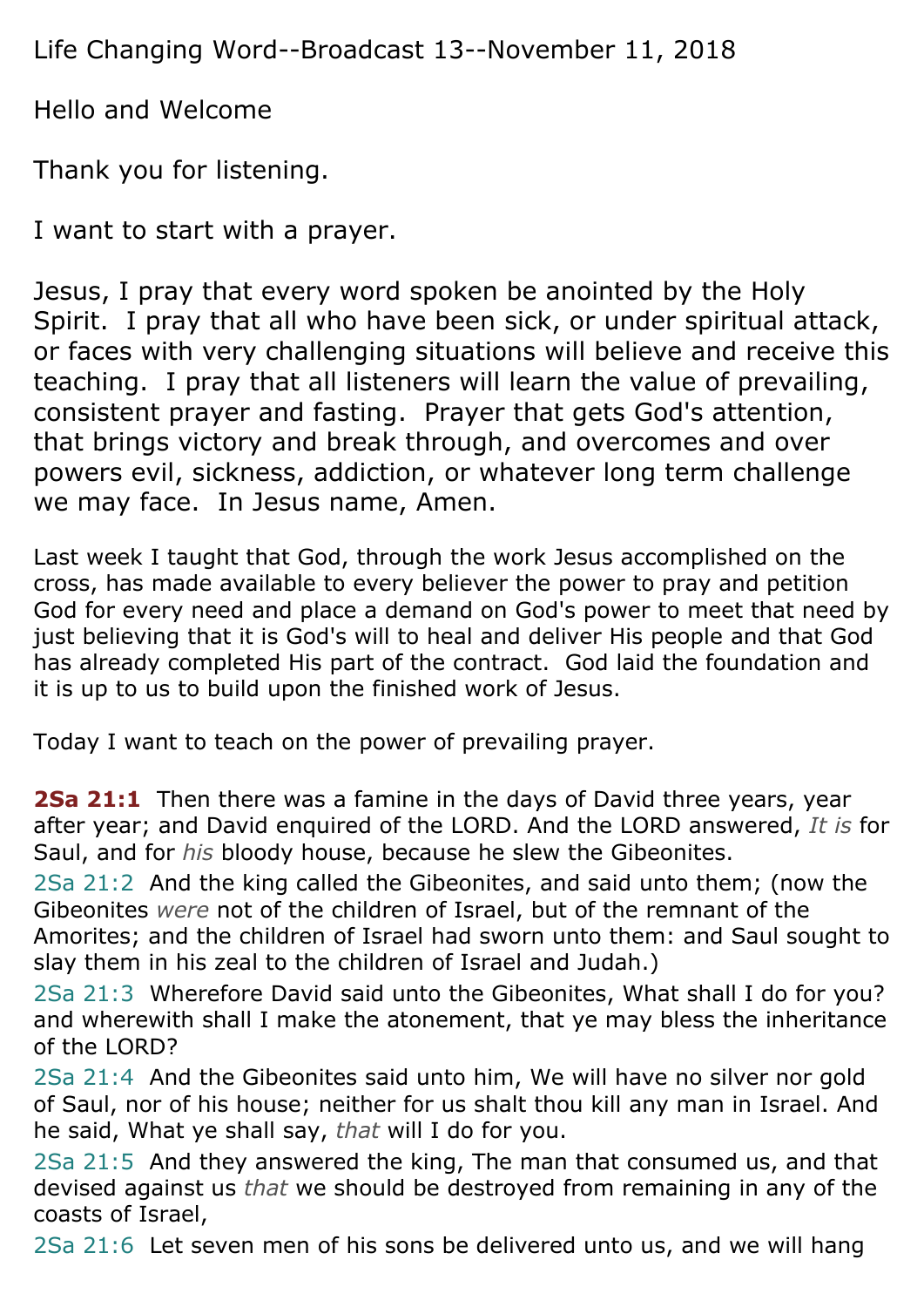them up unto the LORD in Gibeah of Saul, *whom* the LORD did choose. And the king said, I will give *them.*

2Sa 21:7 But the king spared Mephibosheth, the son of Jonathan the son of Saul, because of the LORD'S oath that *was* between them, between David and Jonathan the son of Saul.

2Sa 21:8 But the king took the two sons of Rizpah the daughter of Aiah, whom she bare unto Saul, Armoni and Mephibosheth; and the five sons of Michal the daughter of Saul, whom she brought up for Adriel the son of Barzillai the Meholathite:

2Sa 21:9 And he delivered them into the hands of the Gibeonites, and they hanged them in the hill before the LORD: and they fell *all* seven together, and were put to death in the days of harvest, in the first *days,* in the beginning of barley harvest.

2Sa 21:10 And Rizpah the daughter of Aiah took sackcloth, and spread it for her upon the rock, from the beginning of harvest until water dropped upon them out of heaven, and suffered neither the birds of the air to rest on them by day, nor the beasts of the field by night.

2Sa 21:11 And it was told David what Rizpah the daughter of Aiah, the concubine of Saul, had done.

**Dan 10:1** In the third year of Cyrus king of Persia a thing was revealed unto Daniel, whose name was called Belteshazzar; and the thing *was* true, but the time appointed *was* long: and he understood the thing, and had understanding of the vision.

Dan 10:2 In those days I Daniel was mourning three full weeks.

Dan 10:3 I ate no pleasant bread, neither came flesh nor wine in my mouth, neither did I anoint myself at all, till three whole weeks were fulfilled.

Dan 10:4 And in the four and twentieth day of the first month, as I was by the side of the great river, which *is* Hiddekel;

Dan 10:5 Then I lifted up mine eyes, and looked, and behold a certain man clothed in linen, whose loins *were* girded with fine gold of Uphaz:

Dan 10:6 His body also *was* like the beryl, and his face as the appearance of lightning, and his eyes as lamps of fire, and his arms and his feet like in colour to polished brass, and the voice of his words like the voice of a multitude.

Dan 10:7 And I Daniel alone saw the vision: for the men that were with me saw not the vision; but a great quaking fell upon them, so that they fled to hide themselves.

Dan 10:8 Therefore I was left alone, and saw this great vision, and there remained no strength in me: for my comeliness was turned in me into corruption, and I retained no strength.

Dan 10:9 Yet heard I the voice of his words: and when I heard the voice of his words, then was I in a deep sleep on my face, and my face toward the ground.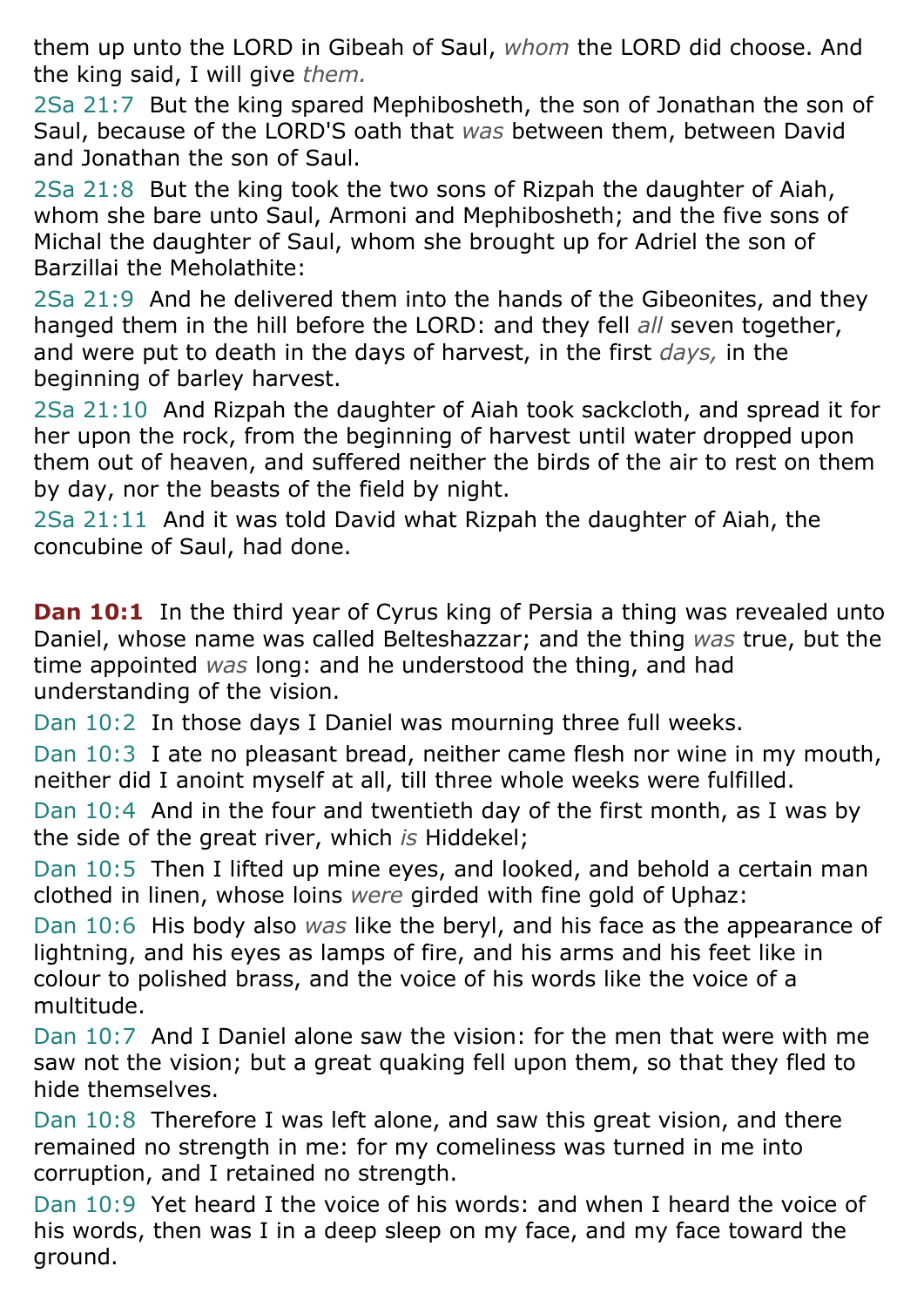Dan 10:10 And, behold, an hand touched me, which set me upon my knees and *upon* the palms of my hands.

Dan 10:11 And he said unto me, O Daniel, a man greatly beloved, understand the words that I speak unto thee, and stand upright: for unto thee am I now sent. And when he had spoken this word unto me, I stood trembling.

Dan 10:12 Then said he unto me, Fear not, Daniel: for from the first day that thou didst set thine heart to understand, and to chasten thyself before thy God, thy words were heard, and I am come for thy words.

Dan 10:13 But the prince of the kingdom of Persia withstood me one and twenty days: but, lo, Michael, one of the chief princes, came to help me; and I remained there with the kings of Persia.

Dan 10:14 Now I am come to make thee understand what shall befall thy people in the latter days: for yet the vision *is* for *many* days.

Dan 10:15 And when he had spoken such words unto me, I set my face toward the ground, and I became dumb.

Dan 10:16 And, behold, *one* like the similitude of the sons of men touched my lips: then I opened my mouth, and spake, and said unto him that stood before me, O my lord, by the vision my sorrows are turned upon me, and I have retained no strength.

Dan 10:17 For how can the servant of this my lord talk with this my lord? for as for me, straightway there remained no strength in me, neither is there breath left in me.

Dan 10:18 Then there came again and touched me *one* like the appearance of a man, and he strengthened me,

Dan 10:19 And said, O man greatly beloved, fear not: peace *be* unto thee, be strong, yea, be strong. And when he had spoken unto me, I was strengthened, and said, Let my lord speak; for thou hast strengthened me. Dan 10:20 Then said he, Knowest thou wherefore I come unto thee? and now will I return to fight with the prince of Persia: and when I am gone forth, lo, the prince of Grecia shall come.

Dan 10:21 But I will shew thee that which is noted in the scripture of truth: and *there is* none that holdeth with me in these things, but Michael your prince.

Luk 18:2 Saying, There was in a city a judge, which feared not God, neither regarded man:

Luk 18:3 And there was a widow in that city; and she came unto him, saying, Avenge me of mine adversary.

Luk 18:4 And he would not for a while: but afterward he said within himself, Though I fear not God, nor regard man;

Luk 18:5 Yet because this widow troubleth me, I will avenge her, lest by her continual coming she weary me.

**Luk 18:6** And the Lord said, Hear what the unjust judge saith.